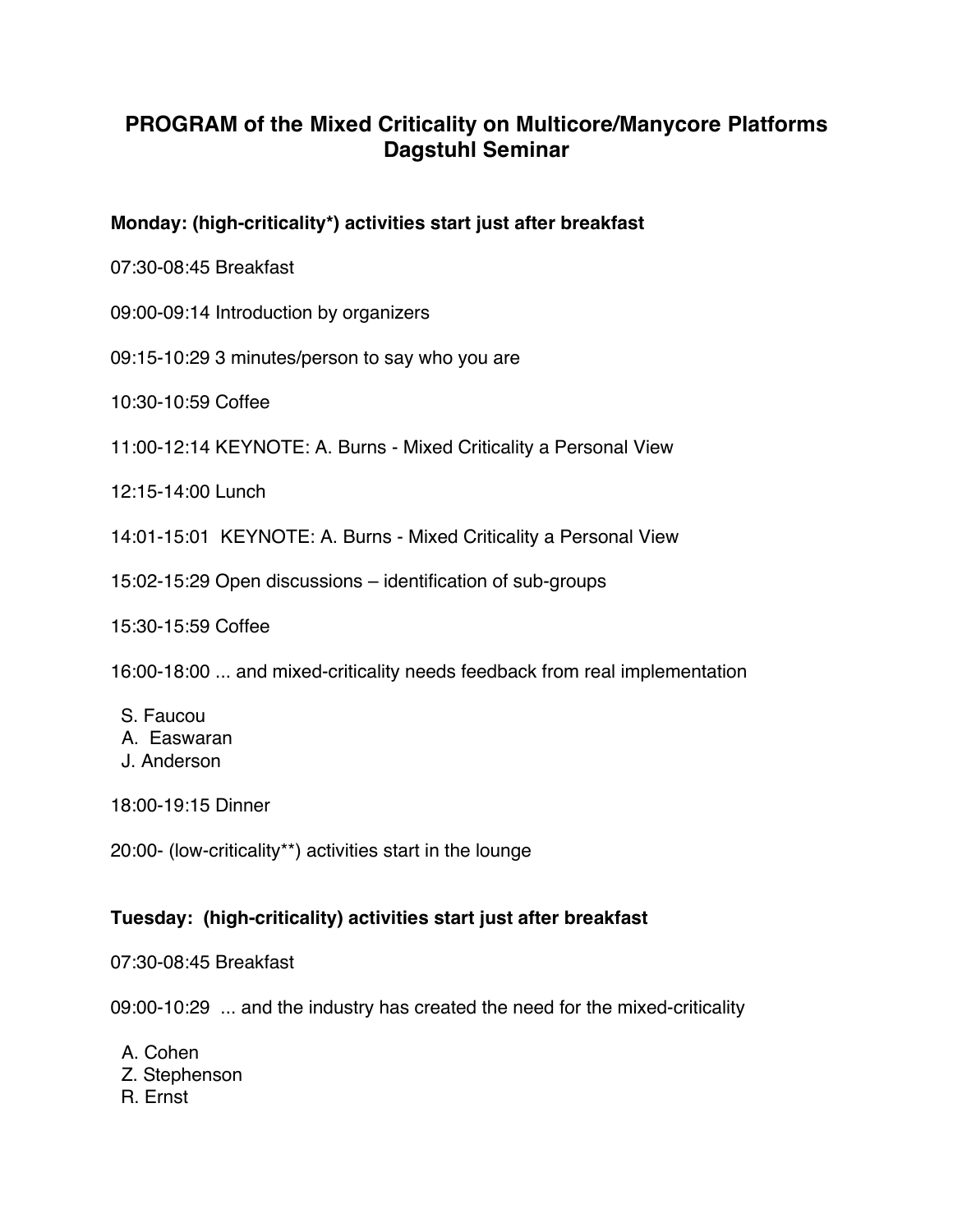10:30-11:00 Coffee

11:01-12:14 Hard and soft, low and high, how mixed-criticality makes the difference between important and urgent ?

- K. Lampka
- G. Parmer
- L. Soares Indrusiak

12:15-14:00 Lunch

14:01-15:02 How do we map criticalities to certification levels - a probabilistic attempt

- L. Cucu-Grosjean A. Gogonel
- D. Maxim

15:03-15:31 Open discussions – possible parallel meetings of sub-groups

15:31-16:00 Coffee

16:01-17:59 Open discussions – possible parallel meetings of sub-groups

18:00-19:15 Dinner

20:00- low-criticality activities start in the lounge

### **Wednesday: (high-criticality) activities start just after breakfast**

07:30-08:45 Breakfast

09:00-10:30 What is the meaning of mixed-criticality when time is the keyword ?

- D. Broman
- S. Baruah
- P. Ekberg

10:31-11:00 Coffee

11:00-12:14 Separate meetings of sub-groups

12:15-13:30 Lunch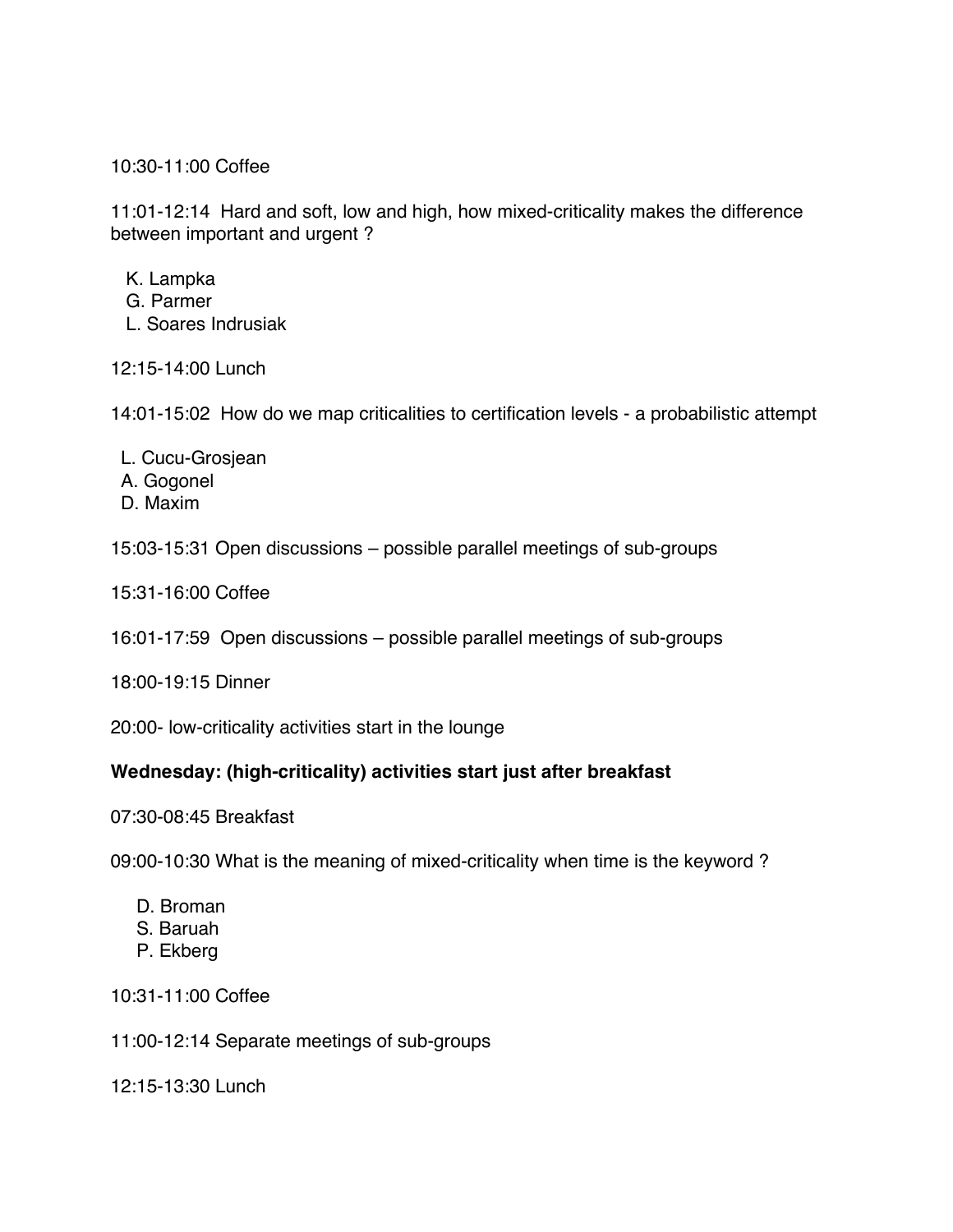14:00-18:00 (outside) is hiking a low-criticality activity ? Not sure, but having the right shoes is a high-criticality requirement

18:00-19:15 Dinner

20:00- low-criticality activities start in the lounge

# **Thursday : (high-criticality) activities start just after breakfast**

07:30-08:45 Breakfast

09:00-09:14 Meeting of anonymous mixed-criticality supporters

*I am Enrico Bini and I think my favourite method may solve this open MCS problem that I learnt about this week*

09:15 -10:00 WCET - the central notion of mixed-criticality

C. Rochange

J. Reineke

S. Altmeyer

10:00 10:29 Open discussions

10:30-10:45 Coffee

11:00-11:14 Open discussions

11:15-12:14 Mixed-criticality models are the answer to adaptive time critical systems?

- N. Fisher
- B. Brandenburg
- Y. Abdeddaim
- Z. Guo

12:15-14:00 Lunch

14:01-14:45 Mixed-criticality systems: different models for scheduling problems (open or not)

A. Marchetti-Spaccamela S. Van Der Ster

G. Fohler